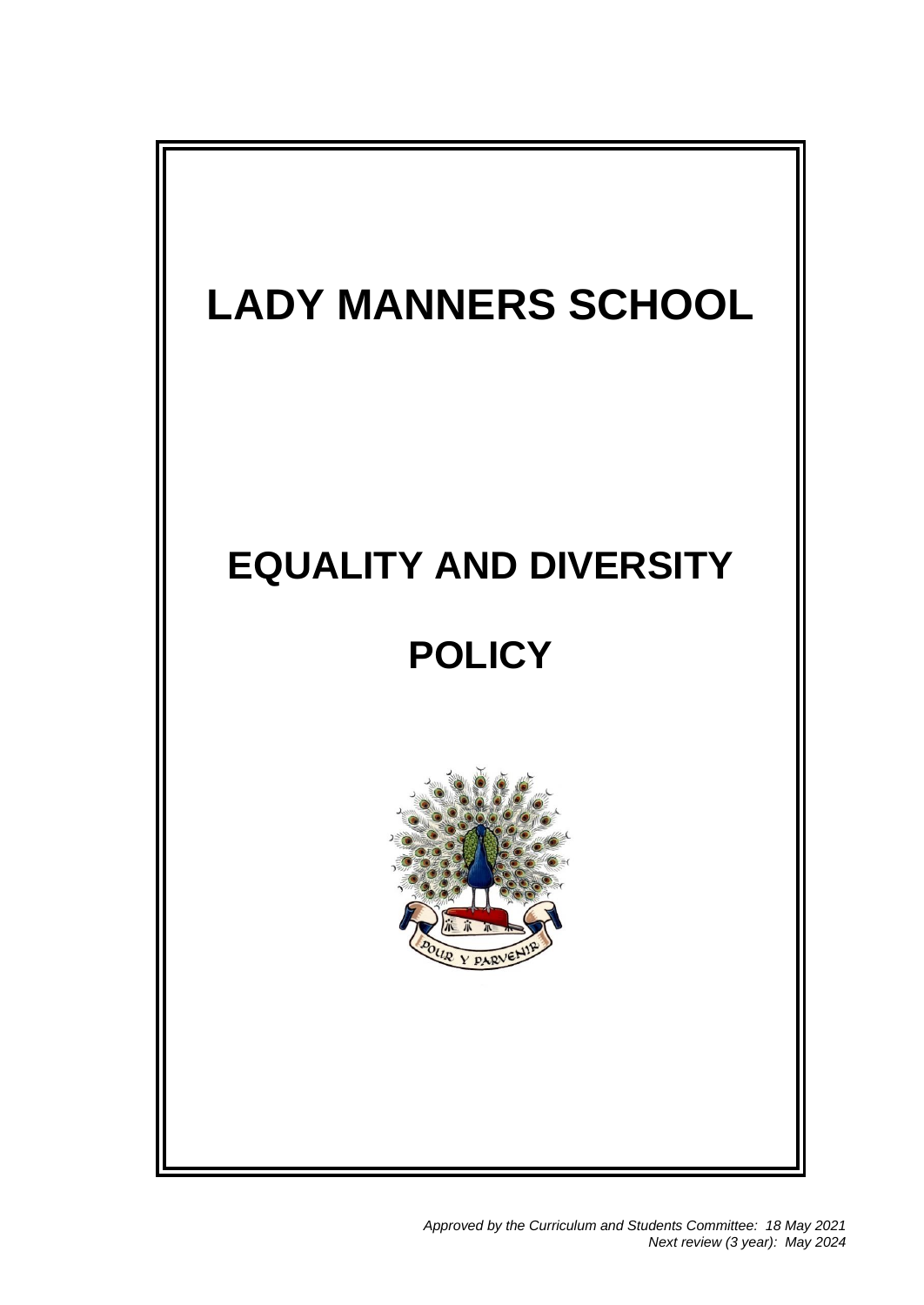#### **AIMS STATEMENT**

At Lady Manners School we strive to attain the highest standards in our work, have respect for others and develop our individual talents.

## **STATEMENT OF INTENT**

Lady Manners School welcomes a diverse population of both students and staff. In order to consolidate and build upon this diversity, equality of opportunity and the absence of unfair discrimination is at the core of all the school's activities. The school will not unfairly discriminate in the recruitment or general treatment of staff or students.

The school is committed to promoting and developing equality of opportunity in all its functions and will seek to do this by:

- communicating its commitment to equality and diversity to all members of the school community;
- maintaining systems for implementation, monitoring, evaluation and review;
- treating acts of discrimination and other contraventions of this policy as a disciplinary offence.

The Governing Body has responsibility for ensuring that the school operates within the legal framework for equality and for implementing the policy throughout the school. In addition, each member of the school community is responsible for preventing unfair discrimination or harassment or victimisation which it is within their control to prevent; and challenging or reporting such inappropriate behaviour if it occurs.

# **THE LEGAL FRAMEWORK**

This Equality and Diversity Policy has been developed in line with the following legal framework:

- UN Convention on the Rights of the Child
- UN Convention on the Rights of Persons with Disabilities
- Human Rights Act 1998
- Special Educational Needs (Information) Regulations 1999
- **Education and Inspections Act 2006**
- Equality Act 2010
- Specific Duties Regulations 2011

The school's Equality Objectives are detailed in **Appendix 1** and the Accessibility Plan is detailed in a separate document.

#### **ROLES AND RESPONSIBILITIES**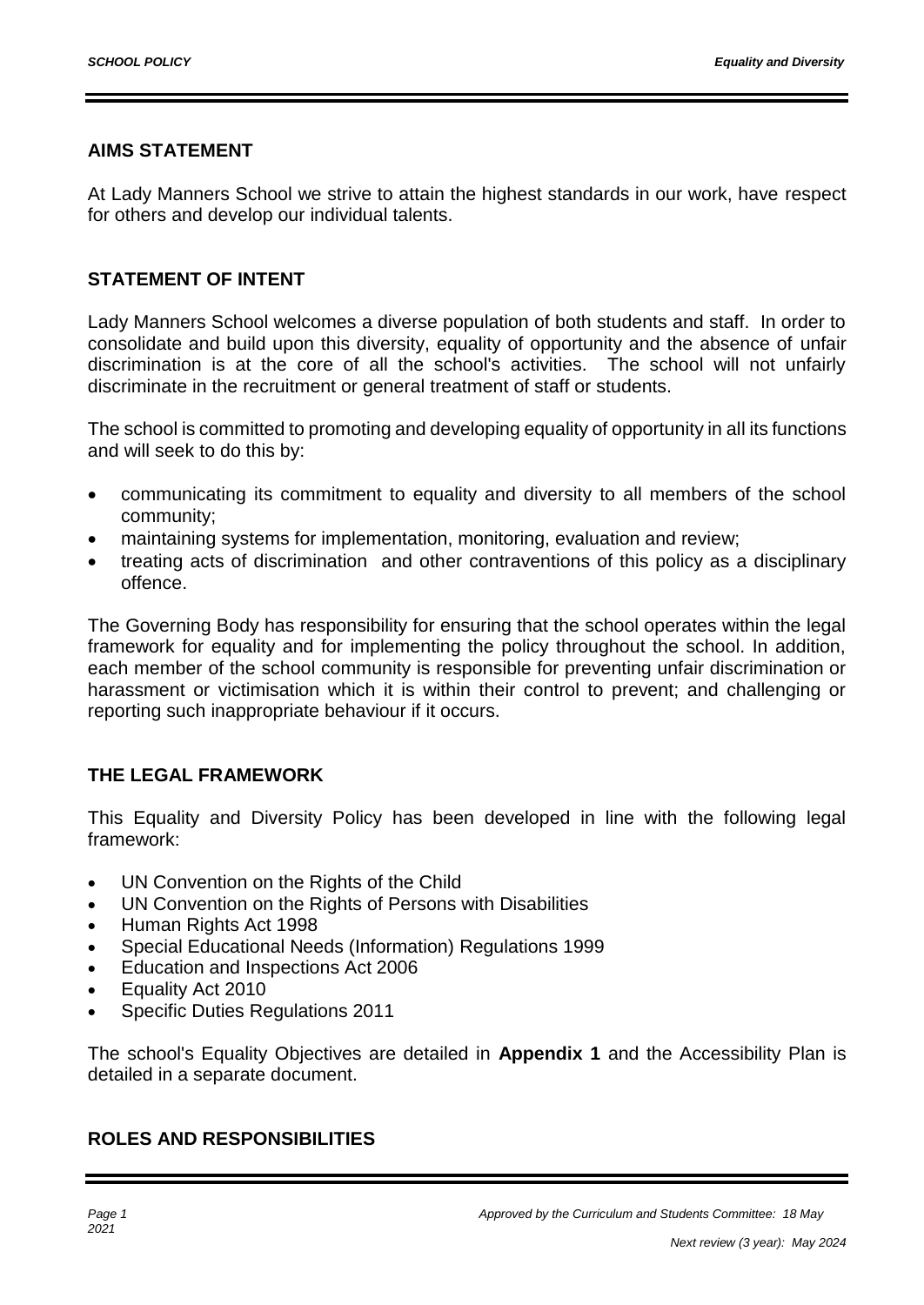The Governing Body will:

- Ensure that the school complies with the appropriate equality legislation and regulations.
- Meet its obligations under the Public Sector Equality Duty to publish equality objectives.
- Ensure that the school's policies and procedures are developed and implemented with appropriate equality impact assessments informing future plans.
- Ensure that the recording and reporting of equality and diversity data is sufficiently scrutinised.
- Ensure that the school's Admissions Policy does not discriminate in any way.
- Ensure equal opportunities in its staff recruitment and promotion practices, professional development programmes and in membership of the Governing Body.
- Provide information in appropriate and accessible formats.
- Ensure that the necessary disciplinary measures are in place to enforce this Policy.

The Headteacher will:

- Implement the Policy and its procedures.
- Ensure that all staff members receive the appropriate equality and diversity training as part of their induction and continuous professional development.
- Ensure that all parents, visitors and contractors are aware of and are in compliance with the provisions of this Policy.
- Actively challenge and take appropriate action in any case of discriminatory practice.
- Ensure that all staff are aware of their responsibility to record and report prejudice-related incidents.
- Address any reported incidents of harassment or bullying in line with the school's policy.

#### Employees will:

- Address any minor issues of harassment or bullying in the school and report any major breaches of the Policy to the Headteacher.
- Record and report prejudice-related incidents.
- Identify and challenge bias and stereotyping within the curriculum and the school's culture.
- Promote equality and good relations, and not harass or discriminate in any way.
- Monitor students' progress and academic needs to ensure the appropriate support is in place.
- Keep up-to-date with equality legislation and its application by attending the appropriate training.

#### Students will:

- Not discriminate or harass any other member of the school community.
- Actively encourage equality and diversity in the school by contributing their cultural experiences and values.
- Report any incidences of bullying or harassment, whether to themselves or to others, to a member of staff.
- Abide by all the school's equality and diversity policies, procedures and codes.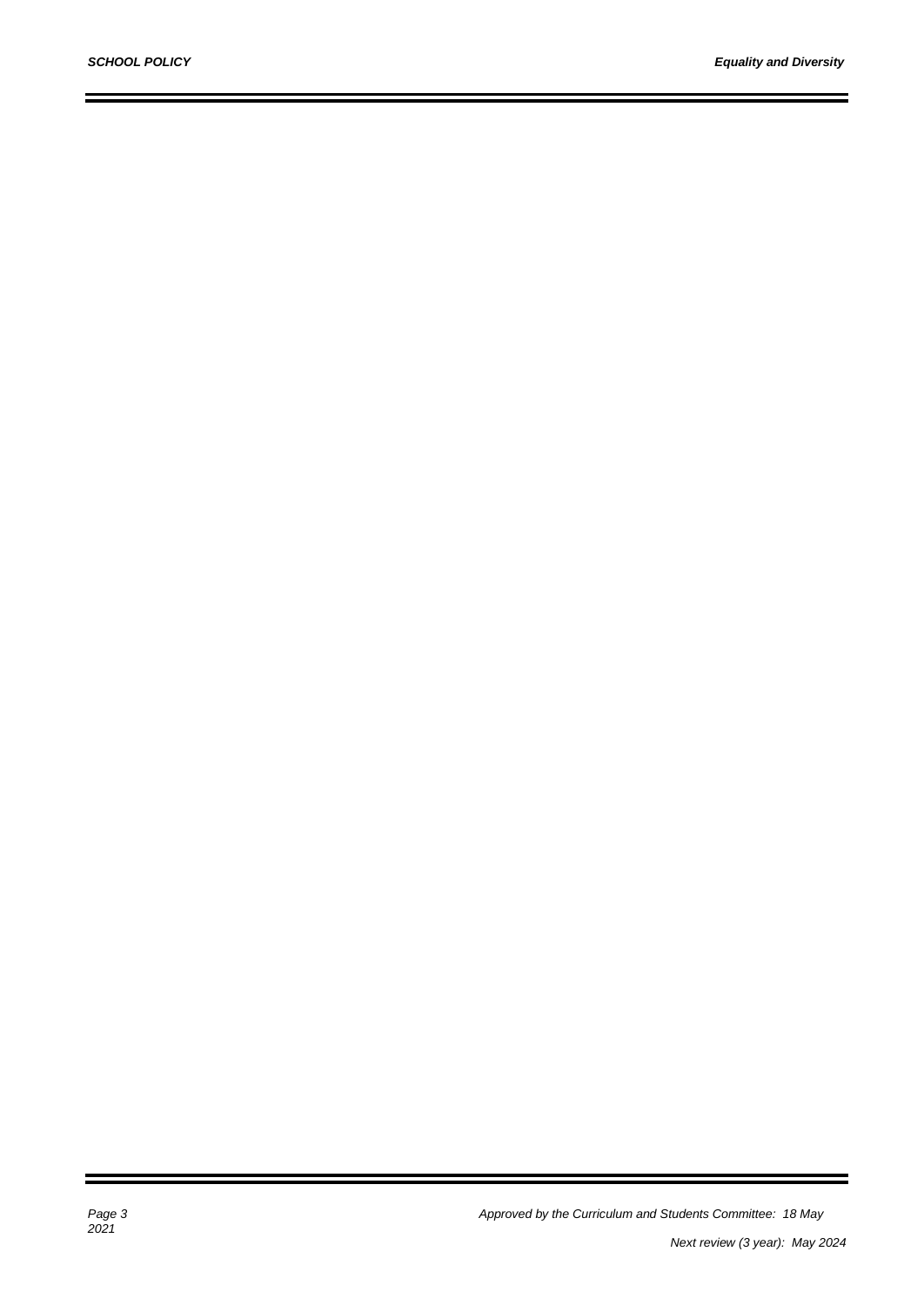## **MONITORING AND EVALUATION**

This Policy will be monitored and evaluated on an annual basis by the Headteacher and the Governing Body in the following ways:

- Individual attainment data will be used to measure the effectiveness of this Policy on student achievement.
- Equal opportunities recruitment data.
- Consider any external inspection judgements on equality and diversity.
- Incident records related to harassment and bullying.

#### **DISSEMINATION**

This policy will be communicated to all members of the school community via the school website.

Annual equality objectives and outcomes will also be made available on the school website.

#### **ENFORCEMENT**

Staff members and students who do not comply with the provisions of this Policy may be subject to the school's disciplinary procedures.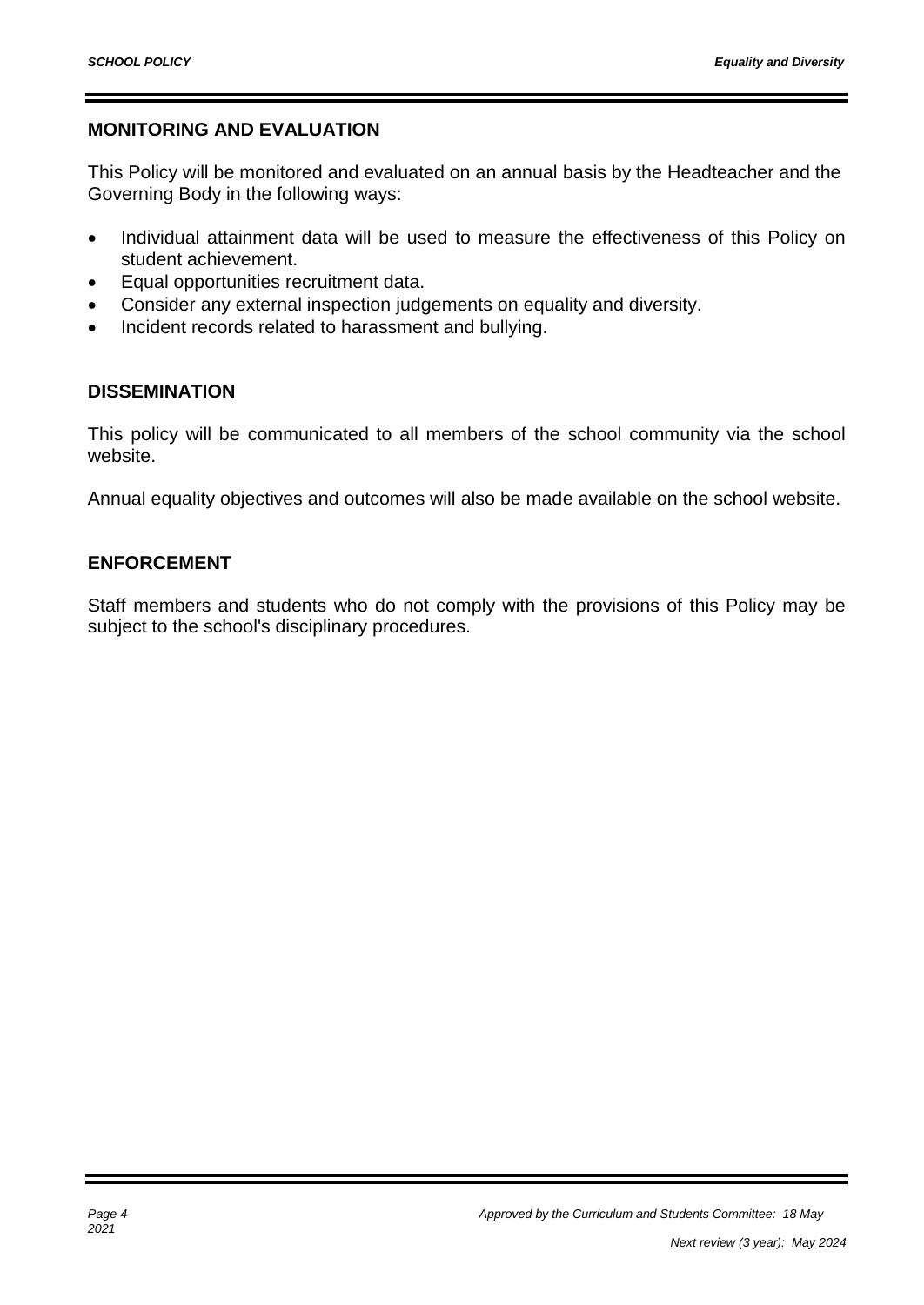# **Appendix 1**

# **EQUALITY OBJECTIVES**

The Equality Act 2010 ("the Act") provides a modern, single legal framework with three broad duties:

- Eliminate discrimination:
- Advance equality of opportunity; and
- Foster good relationships.

The Act ensures that those with protected characteristics are not discriminated against and are given equality of opportunity. Protected characteristics under the act are:

- Age
- Disability
- Race, colour, nationality, ethnic or national origin
- Sex (including transgender)
- Gender reassignment
- Maternity and pregnancy
- Religion and belief
- Sexual orientation
- Marriage and civil partnership (for employees)

In order to meet the general duties, listed above, the law requires the school to carry out specific duties to demonstrate how the general duties are met.

The specific duties are to:

- Publish equality information to demonstrate compliance with the general duty. Information that can specifically identify a child will not be published.
- Prepare and publish equality objectives annually. To do this, data related to the protected characteristics above will be collected and analysed to determine the focus of the objectives. The data will be assessed across the core provisions including admissions, attendance, attainment, exclusions, recruitment of staff and prejudice related incidents.

# **EQUALITY AIMS**

- To promote spiritual, moral, social and cultural development through all appropriate curricular and extra-curricular opportunities.
- To reduce prejudice and increase understanding of equality through direct teaching across the curriculum.
- To move beyond notions of fixed ability and to model teaching and learning practices that avoid labelling and encourage progress for all.
- To promote cultural development and understanding through a rich range of experience, both in and beyond the school.